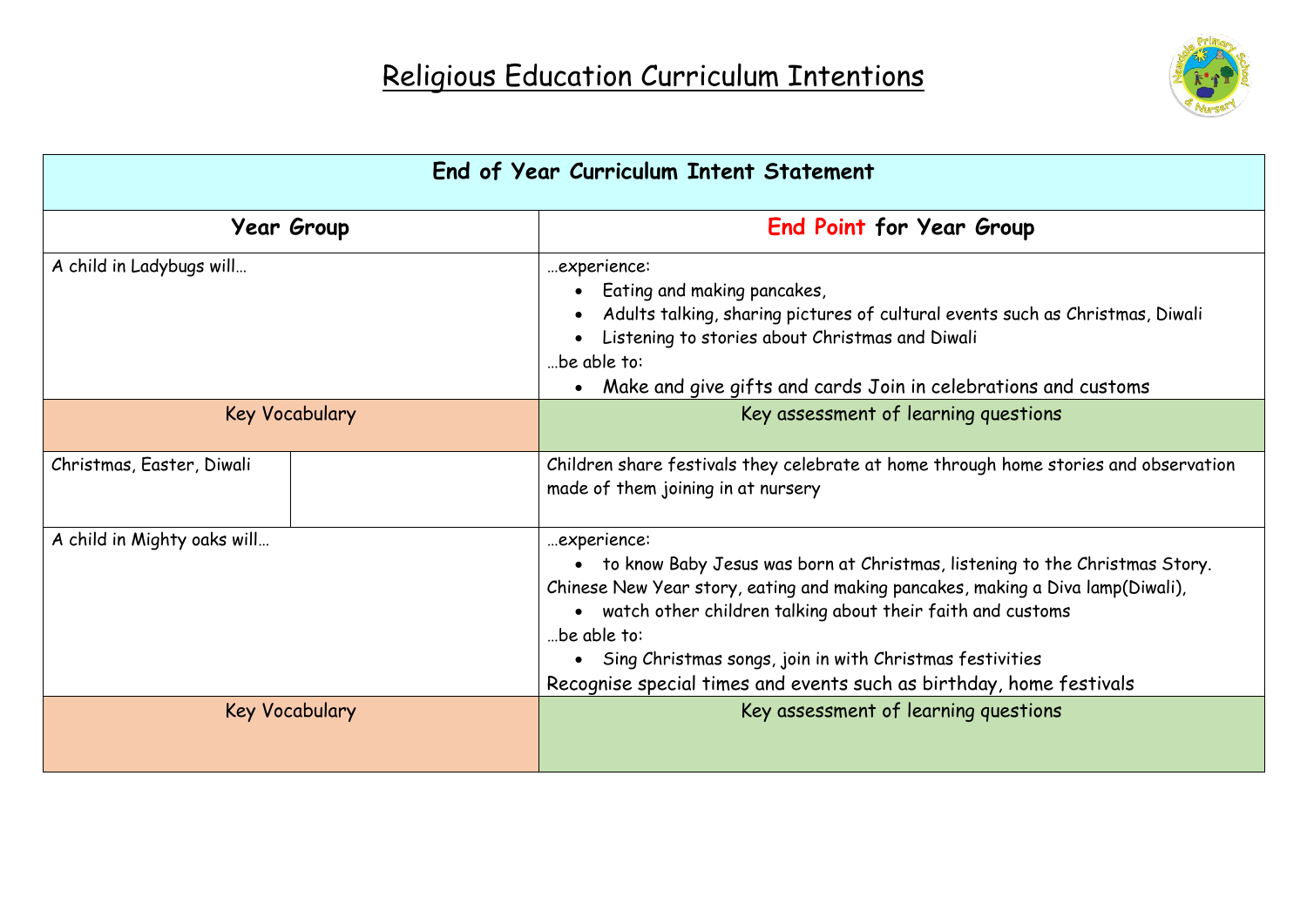

| Christmas-baby Jesus,<br>Easter, Diwali celebrate,<br>festivals                                                                        |                | What festivals do you celebrate and how? Children join in with all about festivals and<br>celebrations and talk about them                                                                                                                                                                                                                                                                                                                                                      |  |
|----------------------------------------------------------------------------------------------------------------------------------------|----------------|---------------------------------------------------------------------------------------------------------------------------------------------------------------------------------------------------------------------------------------------------------------------------------------------------------------------------------------------------------------------------------------------------------------------------------------------------------------------------------|--|
| Logical Progression Links to Enhance Long Term Memory<br>(learning)                                                                    |                | Share home festivals through Home Stories, photos- children sharing these                                                                                                                                                                                                                                                                                                                                                                                                       |  |
| A child in Reception will                                                                                                              |                | know:<br>The main characters in the Christmas story, listen to Rama and Sita story and<br>Easter story.<br>Some families may go to church or temple<br>be able to:<br>Join with family customs and routines. Begin to talk about similarities and<br>$\bullet$<br>differences between festivals, share photos such as attending church as a<br>family for Easter<br>Talk about what your family do at Christmas, Easter etc, traditions<br>Join in with a Christmas performance |  |
| <b>Key Vocabulary</b>                                                                                                                  |                | Key assessment of learning questions                                                                                                                                                                                                                                                                                                                                                                                                                                            |  |
| Christmas, Easter, Jesus,<br>Mary, Joseph, Gabriel,<br>shepherds, Diwali (Rama<br>Sita), celebrate, festivals,<br>believe, vicar, pray | Church<br>king | What festivals do you celebrate and how? Children join in with all about festivals and<br>celebrations and talk about them<br>What might you see in a church?                                                                                                                                                                                                                                                                                                                   |  |
|                                                                                                                                        |                | Can you tell me what is the same/ different about Christmas/Easter in your house<br>How do you celebrate?                                                                                                                                                                                                                                                                                                                                                                       |  |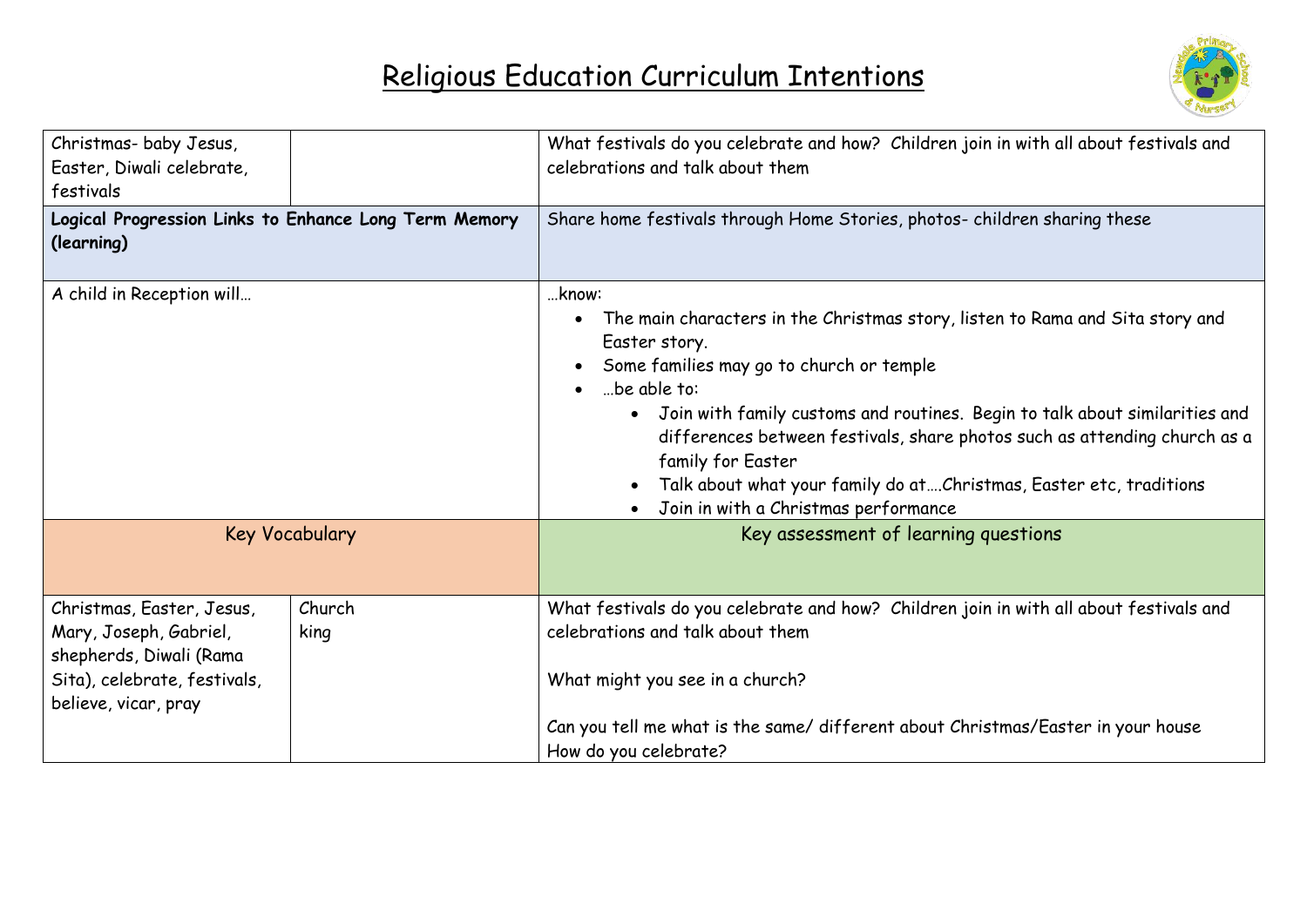

| Logical Progression Links to Enhance Long Term Memory<br>(learning)                                                               |                                             | Children share home festivals                                                                                                                                                                                                                                                                                                                                                                                                                                                                                                                                                     |
|-----------------------------------------------------------------------------------------------------------------------------------|---------------------------------------------|-----------------------------------------------------------------------------------------------------------------------------------------------------------------------------------------------------------------------------------------------------------------------------------------------------------------------------------------------------------------------------------------------------------------------------------------------------------------------------------------------------------------------------------------------------------------------------------|
| A child in Year 1 will                                                                                                            |                                             | know:<br>The names of places of worship for the religions of Christianity, Sikhism and<br>Islam.<br>What takes place in the places of worship for the religions of Christianity,<br>$\bullet$<br>Sikhism and Islam.<br>be able to:<br>Identify typical features of the places of worship for the religions of<br>$\bullet$<br>Christianity, Sikhism and Islam.<br>Explain why these places of worship are important to Christians, Sikhs and<br>$\bullet$<br>Muslims.<br>Compare similarities and differences between the places of worship for<br>Christians, Sikhs and Muslims. |
| <b>Key Vocabulary</b>                                                                                                             |                                             | Key assessment of learning questions                                                                                                                                                                                                                                                                                                                                                                                                                                                                                                                                              |
| Christianity/ Christians<br>Sikhism/ Sikhs<br>Islam/ Muslims<br>Worship<br>Religion<br>Church<br>Sikh temple (Gurdwara)<br>Mosque | Jesus<br>Christmas<br>Nativity<br>Bethlehem | Where would a Christian go to worship?<br>What might you see in a church?<br>Can you tell me what is the same/ different about a church/ gurdwara/ mosque?                                                                                                                                                                                                                                                                                                                                                                                                                        |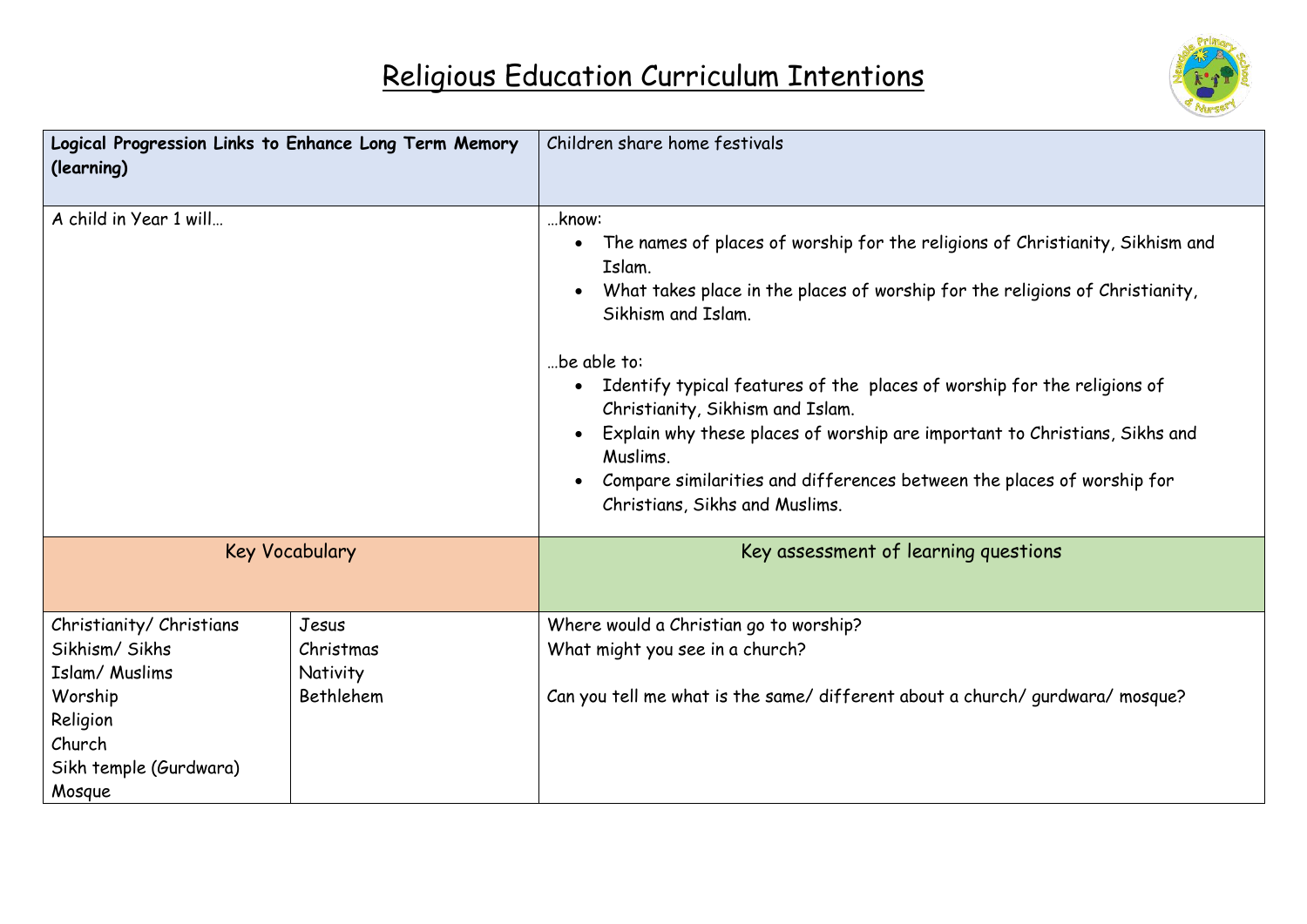

| <b>Beliefs</b><br>Diwali                                            |                       |                 |                                                                                                                                                                                                                                                                                                                                                                                                                             |  |
|---------------------------------------------------------------------|-----------------------|-----------------|-----------------------------------------------------------------------------------------------------------------------------------------------------------------------------------------------------------------------------------------------------------------------------------------------------------------------------------------------------------------------------------------------------------------------------|--|
| Rama                                                                |                       |                 |                                                                                                                                                                                                                                                                                                                                                                                                                             |  |
| Sita                                                                |                       |                 |                                                                                                                                                                                                                                                                                                                                                                                                                             |  |
| Logical Progression Links to Enhance Long Term Memory<br>(learning) |                       |                 | Visit to the rock church - links to Christmas and christianity<br>Assembly visitors                                                                                                                                                                                                                                                                                                                                         |  |
| A child in Year 2 will                                              |                       |                 | know:<br>The main festivals for Christianity, Sikhism and Islam.<br>When the festivals are.<br>How the festivals are celebrated.<br>If any gifts are given during the festivals.<br>be able to:<br>Retell religious, spiritual and moral stories.<br>$\bullet$<br>Identify similarities and differences between religions and their festivals.<br>Understand that some life questions are difficult to answer.<br>$\bullet$ |  |
|                                                                     | <b>Key Vocabulary</b> |                 | Key assessment of learning questions                                                                                                                                                                                                                                                                                                                                                                                        |  |
| Diwali                                                              | Christianity          | Ramadam or Eid? | Why is Diwali called the festival of light?                                                                                                                                                                                                                                                                                                                                                                                 |  |
| coconut Ladoo                                                       | Christians            |                 | Why is Easter the most important festival for Christians?                                                                                                                                                                                                                                                                                                                                                                   |  |
| sweets                                                              | Easter                |                 |                                                                                                                                                                                                                                                                                                                                                                                                                             |  |
| warrior                                                             | crucifixion           |                 |                                                                                                                                                                                                                                                                                                                                                                                                                             |  |
| Sikh                                                                | cross                 |                 |                                                                                                                                                                                                                                                                                                                                                                                                                             |  |
| Sikhism                                                             | worship               |                 |                                                                                                                                                                                                                                                                                                                                                                                                                             |  |
| festival                                                            | resurrection          |                 |                                                                                                                                                                                                                                                                                                                                                                                                                             |  |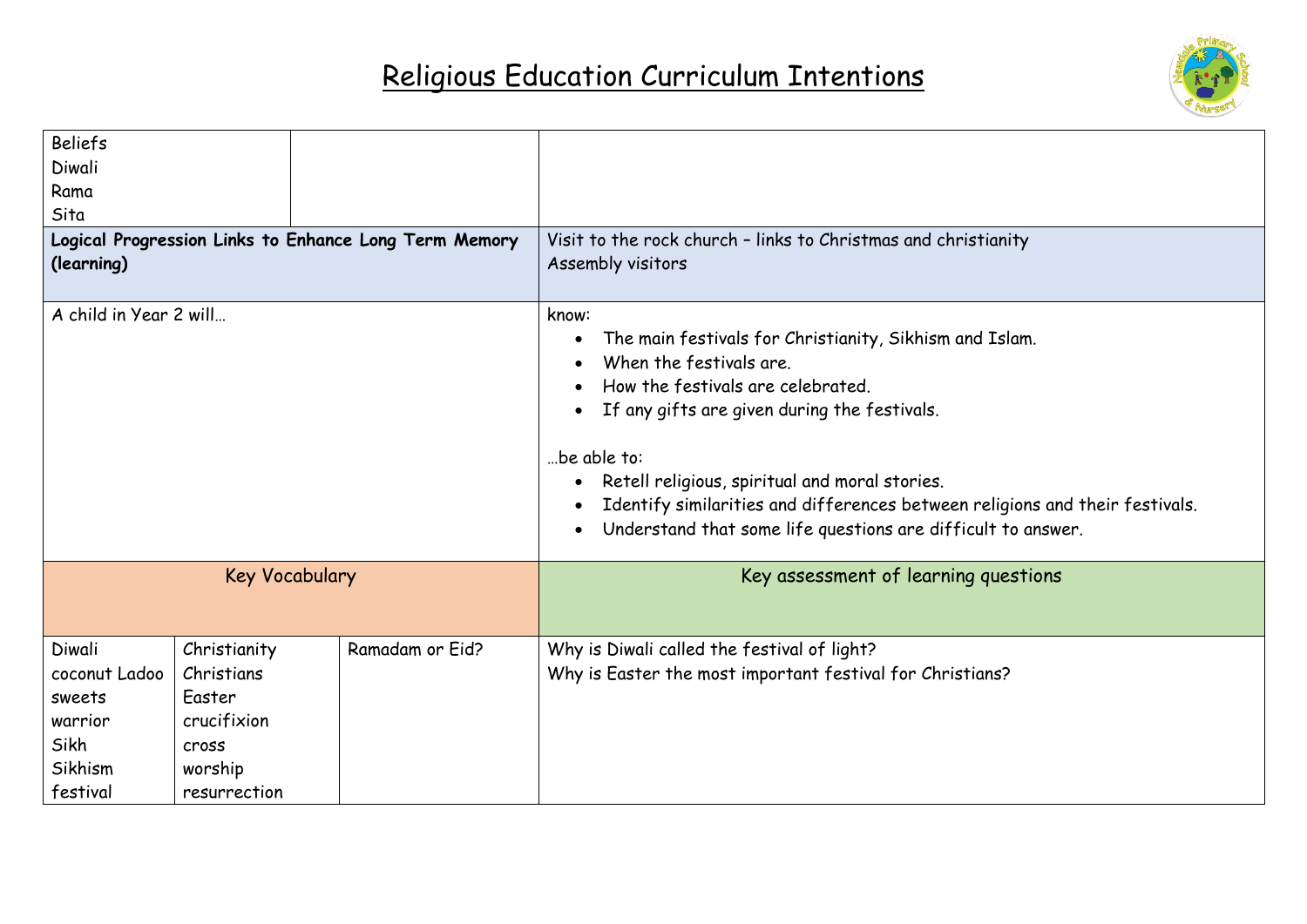

| warrior                | sacrifice        |                                                       |                                                                                                                                                                                                                                                                                                                                                                                                                                                                                                                                                                                                                                                                                                                                                                                                           |
|------------------------|------------------|-------------------------------------------------------|-----------------------------------------------------------------------------------------------------------------------------------------------------------------------------------------------------------------------------------------------------------------------------------------------------------------------------------------------------------------------------------------------------------------------------------------------------------------------------------------------------------------------------------------------------------------------------------------------------------------------------------------------------------------------------------------------------------------------------------------------------------------------------------------------------------|
| Gods                   | Jesus            |                                                       |                                                                                                                                                                                                                                                                                                                                                                                                                                                                                                                                                                                                                                                                                                                                                                                                           |
| Goddesses              | <b>Disciples</b> |                                                       |                                                                                                                                                                                                                                                                                                                                                                                                                                                                                                                                                                                                                                                                                                                                                                                                           |
| Rangoli                | God              |                                                       |                                                                                                                                                                                                                                                                                                                                                                                                                                                                                                                                                                                                                                                                                                                                                                                                           |
| patterns               | Judas            |                                                       |                                                                                                                                                                                                                                                                                                                                                                                                                                                                                                                                                                                                                                                                                                                                                                                                           |
| Rama                   | Mary Magdeline   |                                                       |                                                                                                                                                                                                                                                                                                                                                                                                                                                                                                                                                                                                                                                                                                                                                                                                           |
| Sita                   |                  |                                                       |                                                                                                                                                                                                                                                                                                                                                                                                                                                                                                                                                                                                                                                                                                                                                                                                           |
| <b>Guru Nanak</b>      |                  |                                                       |                                                                                                                                                                                                                                                                                                                                                                                                                                                                                                                                                                                                                                                                                                                                                                                                           |
|                        |                  | Logical Progression Links to Enhance Long Term Memory | Church visit - Coalbrookdale                                                                                                                                                                                                                                                                                                                                                                                                                                                                                                                                                                                                                                                                                                                                                                              |
| (learning)             |                  |                                                       | Visitors in when festivals are happening - Speak to RMc for links.                                                                                                                                                                                                                                                                                                                                                                                                                                                                                                                                                                                                                                                                                                                                        |
|                        |                  |                                                       | Nativity - Christmas story                                                                                                                                                                                                                                                                                                                                                                                                                                                                                                                                                                                                                                                                                                                                                                                |
|                        |                  |                                                       | Recreate parts of the festival (if possible)                                                                                                                                                                                                                                                                                                                                                                                                                                                                                                                                                                                                                                                                                                                                                              |
| A child in Year 3 will |                  |                                                       | know:                                                                                                                                                                                                                                                                                                                                                                                                                                                                                                                                                                                                                                                                                                                                                                                                     |
|                        |                  |                                                       | The difference between a sign and a symbol and that symbols are used to<br>represent things.<br>That different faiths have different signs, symbols and books.<br>That the religious book for Christians is the Bible, for Sikhs is the Guru Granth<br>Sahib and for Muslims is the Quran.<br>Some of the stories from the Bible, Guru Granth Sahib and the Quran.<br>That the cross is the main symbol of Christianity, the Khanda of Sikhism (and<br>also the Kirpan) and the star and crescent of Islam.<br>What the symbols of these faiths represent and why they are important.<br>be able to:<br>Identify the key symbols for the three different faiths.<br>Explain what the symbols represent and why they are important.<br>$\bullet$<br>Retell a story from each of the three religious books. |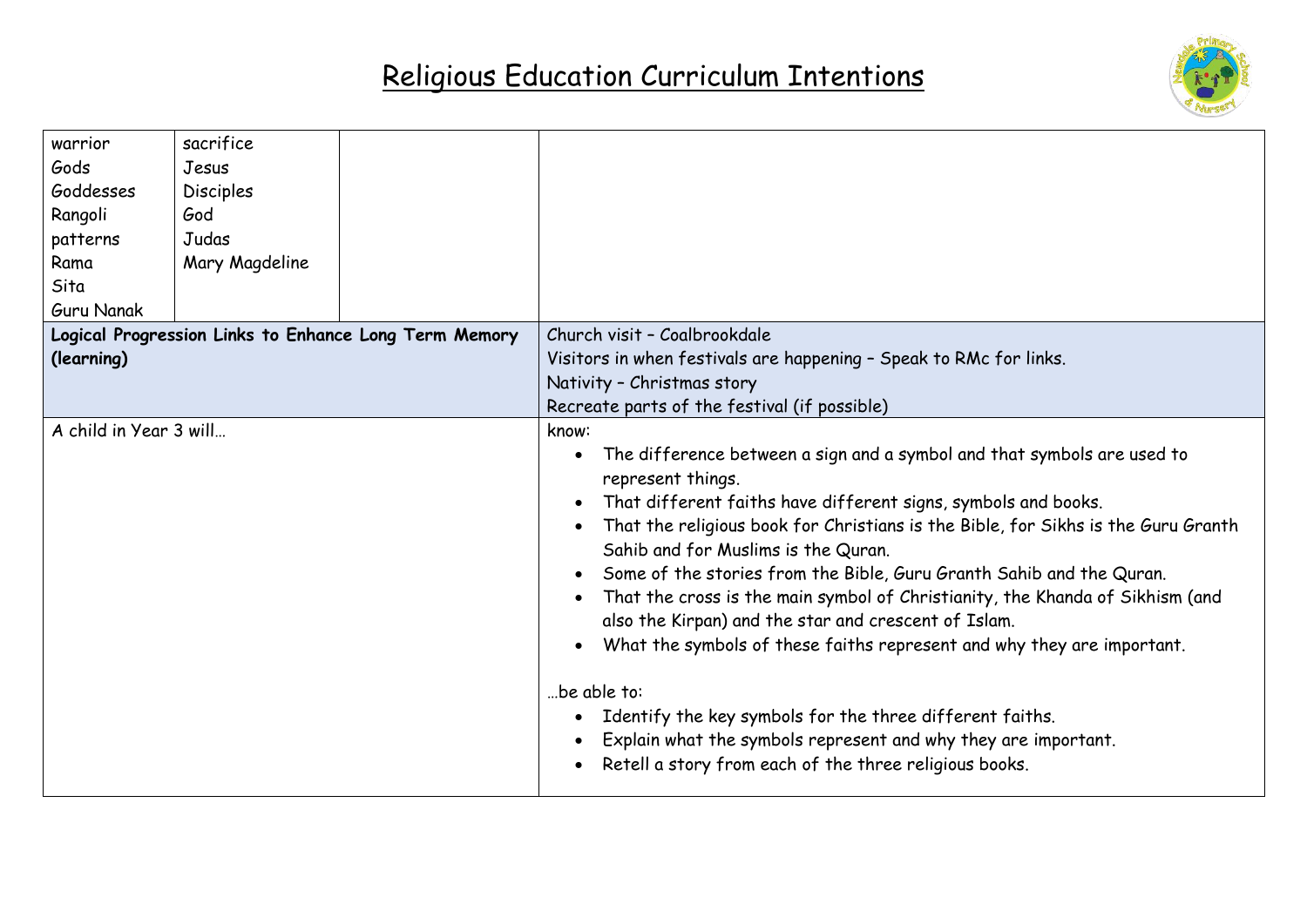

|                                                                                         | <b>Key Vocabulary</b>                                        |                                              | Key assessment of learning questions                                                                                                                                                                                                                                                                                                                                                                                                                                                                                                                                 |
|-----------------------------------------------------------------------------------------|--------------------------------------------------------------|----------------------------------------------|----------------------------------------------------------------------------------------------------------------------------------------------------------------------------------------------------------------------------------------------------------------------------------------------------------------------------------------------------------------------------------------------------------------------------------------------------------------------------------------------------------------------------------------------------------------------|
| respect symbol<br>sign faith<br>Sikhism Sikh<br>Gurdwara<br>Guru Granth Sahib<br>Khanda | Christian<br>Christianity<br>Holy Bible<br>Cross<br>crucifix | Islam<br>Muslim<br>Quran<br>Star<br>Crescent | Write down how ____________________ show signs of respect?<br>What identifies a religion? Can you draw and label them?<br>Where would you find the signs and symbols?                                                                                                                                                                                                                                                                                                                                                                                                |
| Logical Progression Links to Enhance Long Term Memory<br>(learning)                     |                                                              |                                              | Trip to Rock Church-Harvest and Christmas.<br>Cookery-Food for religious celebrations<br>Link to science - Light<br>Special world - Link to RE                                                                                                                                                                                                                                                                                                                                                                                                                       |
| A child in Year 4 will                                                                  |                                                              |                                              | know:<br>The impact of religious belief upon the individual, group and wider community.<br>The different clothes and foods associated with Christianity, Sikhism and Islam.<br>The significance of clothing and food in different faiths.<br>Food and clothing plays a major role in the celebrations of different faiths.<br>The importance of the 5 Ks in Sikhism.<br>The use of colour and symbols on clothing in the church.<br>Food relating to celebration, e.g. Hot cross buns/Simnel cake.<br>Meat free diet of Sikhs/Halal food for Muslims.<br>be able to: |
|                                                                                         |                                                              |                                              | Comment on connections between religions.<br>Be empathetic towards people with different beliefs.<br>Locate books within the Bible.                                                                                                                                                                                                                                                                                                                                                                                                                                  |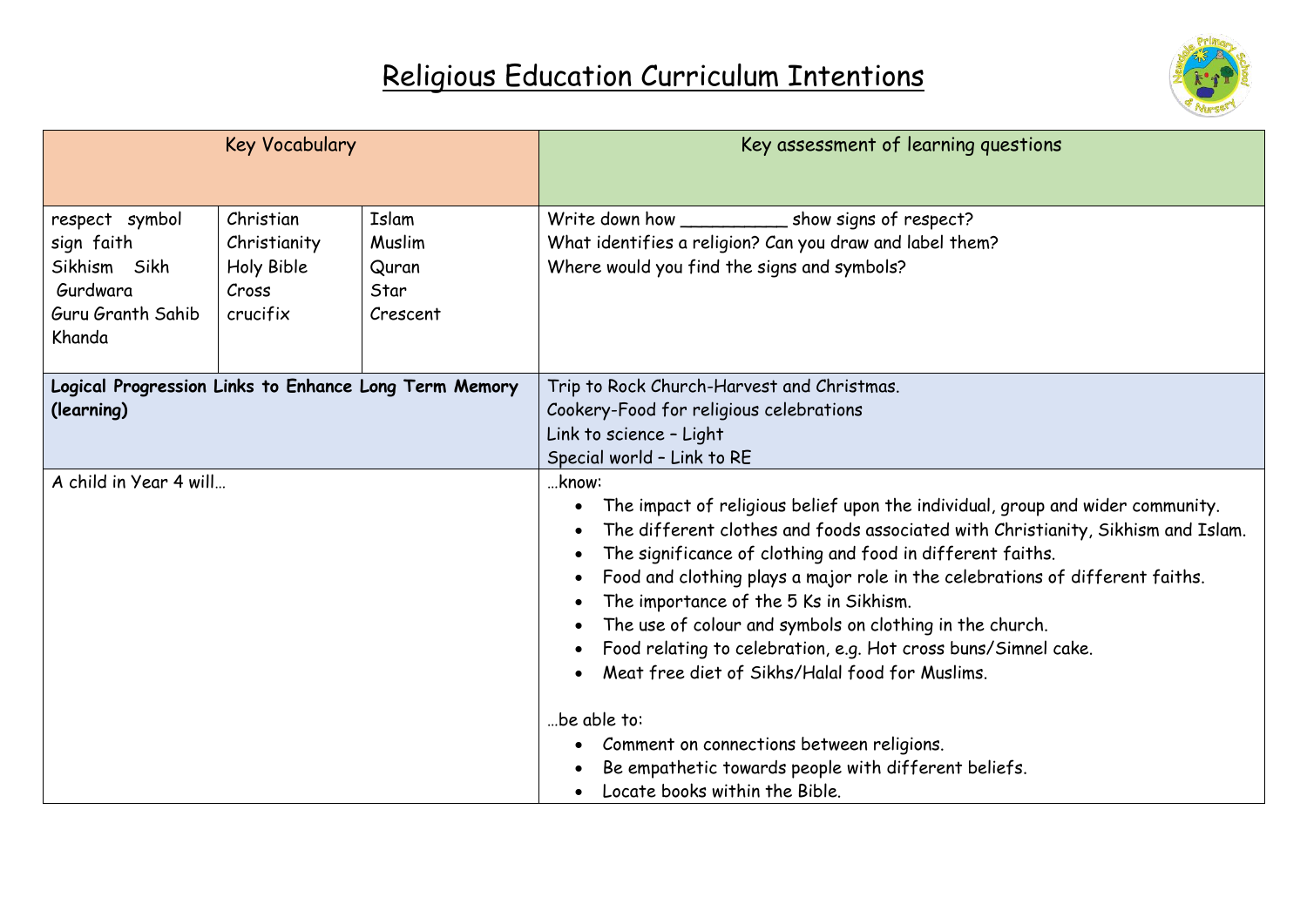

|                                                                                                                                                                     |                                                                                               |                                                             | Reflect upon the child's own experiences.<br>$\bullet$<br>Use a variety of sources to gather and interpret information.<br>Use technology to support learning about religion.      |
|---------------------------------------------------------------------------------------------------------------------------------------------------------------------|-----------------------------------------------------------------------------------------------|-------------------------------------------------------------|------------------------------------------------------------------------------------------------------------------------------------------------------------------------------------|
| <b>Key Vocabulary</b>                                                                                                                                               |                                                                                               |                                                             | Key assessment of learning questions                                                                                                                                               |
| Sikh clothing<br>and food.<br>Kesh<br>Khanda<br>Kara<br>Kachera<br>Kirpan<br>Sikh<br>Turban<br>(Recap<br>previous<br>vocab)<br>Curry and<br><b>Spices</b><br>Lander | Christianity<br>Cross<br>Robe<br>Stole<br>Dog collar<br>Bread<br>Wine<br>Represents<br>Manner | <b>Islam</b><br>Burkha<br>Hijab<br>Dupatta<br>Halal<br>Fast | Sikh clothing and food<br>What items of clothing are important to Sikhs/Chistians/Mulisms<br>Why do Muslims eat Halal food?<br>What does bread and wine represent in Christianity? |
| (learning)                                                                                                                                                          |                                                                                               | Logical Progression Links to Enhance Long Term Memory       | Cooking links to DT and SMSC<br>Trip to the Rock Church for Easter and Christmas experiences.<br>Assemblies throughout the year.                                                   |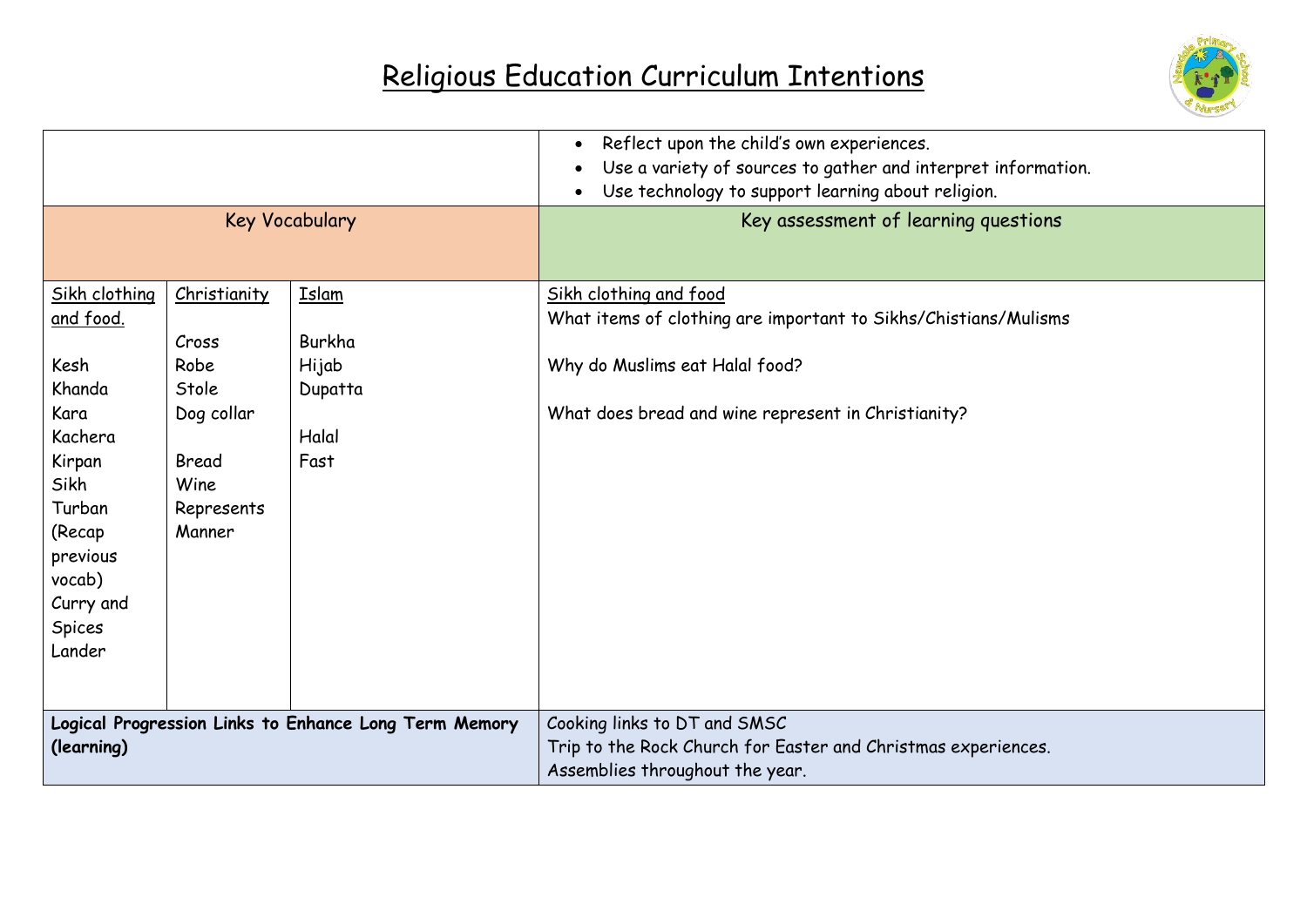

| A child in Year 5 will                                                                                                                                                      | know:<br>The main God(s) in Christianity, Islam and Sikhism.<br>$\bullet$<br>The different roles that key people occupy in each religion e.g. Clergy, Imam,<br>Guru Nanak.<br>About the key figures and significant events within their life e.g. Muhammad,<br>$\bullet$<br>Jesus and Guru Nanak.<br>Ways in which individuals worship within their faith e.g. prayer, fellowship,<br>singing.<br>be able to:<br>Explain the importance of key figures within each religion.<br>Identify the similarities and differences between the different Gods in<br>Christianity, Islam and Sikhism.<br>Make use of primary and secondary sources to research key figures in each<br>religion. |  |
|-----------------------------------------------------------------------------------------------------------------------------------------------------------------------------|---------------------------------------------------------------------------------------------------------------------------------------------------------------------------------------------------------------------------------------------------------------------------------------------------------------------------------------------------------------------------------------------------------------------------------------------------------------------------------------------------------------------------------------------------------------------------------------------------------------------------------------------------------------------------------------|--|
| <b>Key Vocabulary</b>                                                                                                                                                       | Key assessment of learning questions                                                                                                                                                                                                                                                                                                                                                                                                                                                                                                                                                                                                                                                  |  |
| Guru/Gurdwara/Guru Granth Sahib/Khalsa<br>Clergy/Imam<br><b>Disciples</b><br>Prophet<br>Qur'an<br>Muhammed<br>Jesus Christ<br>Worship<br>(Recap previous year's vocabulary) | Who are the main figures for Sikhism, Christianity and Islam?<br>What are the names of the holy books in each religion?<br>What are the places of worship for Sikhism, Christianity and Islam?<br>What lessons did Jesus/Muhammed/Guru Nanak teach their followers?                                                                                                                                                                                                                                                                                                                                                                                                                   |  |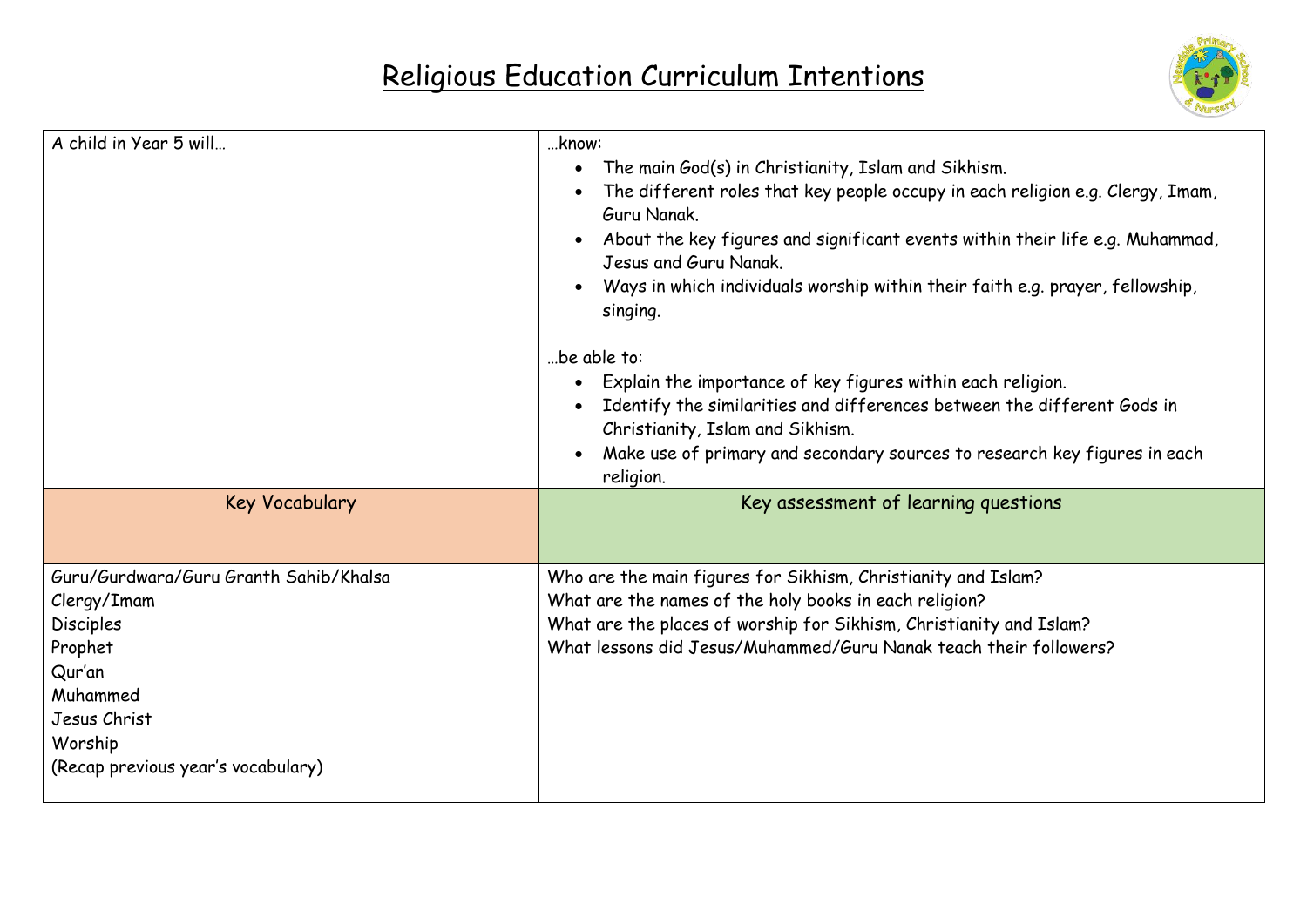

| Logical Progression Links to Enhance Long Term Memory | Visit to Rock church at Harvest                                                                                        |  |
|-------------------------------------------------------|------------------------------------------------------------------------------------------------------------------------|--|
| (learning)                                            | Kaleidoscope visit- Christianity                                                                                       |  |
|                                                       | Visitors into school for interviews including refugee                                                                  |  |
| A child in Year 6 will                                | know:                                                                                                                  |  |
|                                                       | The similarities and differences between the rules and expectations of<br>$\bullet$                                    |  |
|                                                       | Christians, Sikhs and Muslims                                                                                          |  |
|                                                       | The significance of important journeys in faith eg pilgrimage to Mecca<br>$\bullet$                                    |  |
|                                                       | be able to:                                                                                                            |  |
|                                                       | Think about religion and belief<br>$\bullet$                                                                           |  |
|                                                       | Use religious and philosophical terminology and concepts to explain religions,<br>beliefs and value systems.           |  |
|                                                       | See the world through the eyes of others and see issues from their point of view.<br>$\bullet$                         |  |
|                                                       | Show empathy and critical awareness towards people of different faiths or with                                         |  |
|                                                       | different beliefs.                                                                                                     |  |
|                                                       | Explain the reasons for, and effects of, diversity within and between religions,<br>$\bullet$<br>beliefs and cultures. |  |
|                                                       | Communicate ideas with depth and precision.<br>$\bullet$                                                               |  |
|                                                       | Demonstrate perseverance in learning especially when faced with challenging<br>$\bullet$<br>concepts and ideas.        |  |
|                                                       | Enquire, investigate and interpret<br>$\bullet$                                                                        |  |
|                                                       | Make appropriate use of internet sources to investigate, analyse and evaluate                                          |  |
|                                                       | aspects of religious beliefs and practices.                                                                            |  |
|                                                       | Use technological equipment in the classroom to enhance learning.<br>$\bullet$                                         |  |
|                                                       | Distinguish between opinion, belief and fact.<br>٠                                                                     |  |
|                                                       | Debate issues of religious significance.<br>$\bullet$                                                                  |  |
|                                                       | Identify the influences on, and distinguish between, different viewpoints within                                       |  |
|                                                       | religions and beliefs.                                                                                                 |  |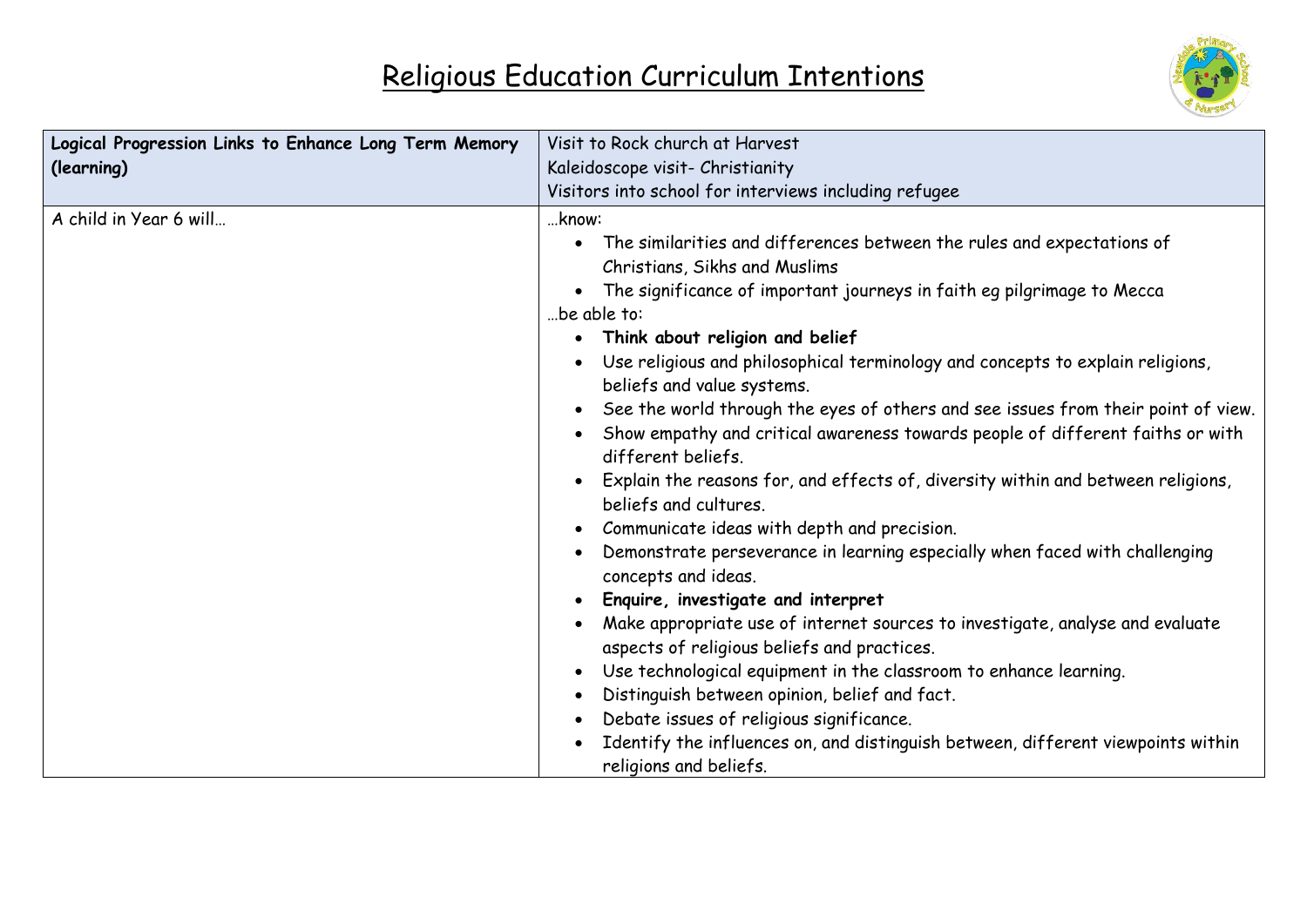

| <b>Key Vocabulary</b>                                 |                  | Key assessment of learning questions                                                    |
|-------------------------------------------------------|------------------|-----------------------------------------------------------------------------------------|
|                                                       |                  |                                                                                         |
| Previous vocabulary from                              | Contextual       | Rules, expectations and journeys                                                        |
| years 1-5 plus:                                       | Experience       | What are the key similarities and differences between the rules and expectations of     |
| Religion                                              | Place of worship | Christians, Sikhs and Muslims?                                                          |
| Culture                                               | Appreciation     | Explore the significance of important journeys in faiths eg Hajj - Pilgrimage to Mecca. |
| <b>Belief</b>                                         | Identity         |                                                                                         |
| Sikhism                                               | Rules            | Why does x celebrate x festival?                                                        |
| Judasim                                               | Expectations     | Where do x worship?                                                                     |
| Islam                                                 | Journey          | What are the core beliefs of x religion?                                                |
| Festival                                              | Pilgrimage       | Can you name the signs and symbols of x religion? Why are they important?               |
| Celebration                                           | Faith            |                                                                                         |
| Values                                                |                  |                                                                                         |
| Significance                                          |                  |                                                                                         |
|                                                       |                  |                                                                                         |
| Logical Progression Links to Enhance Long Term Memory |                  | WW2 link to Jewish faith                                                                |
| (learning)                                            |                  | School assemblies to support festivals throughout the year                              |
|                                                       |                  |                                                                                         |

| <b>End of Key Stage Curriculum Intent Statement</b> |               |                  |  |
|-----------------------------------------------------|---------------|------------------|--|
| Early Years                                         | Key Stage One | Two<br>Key Stage |  |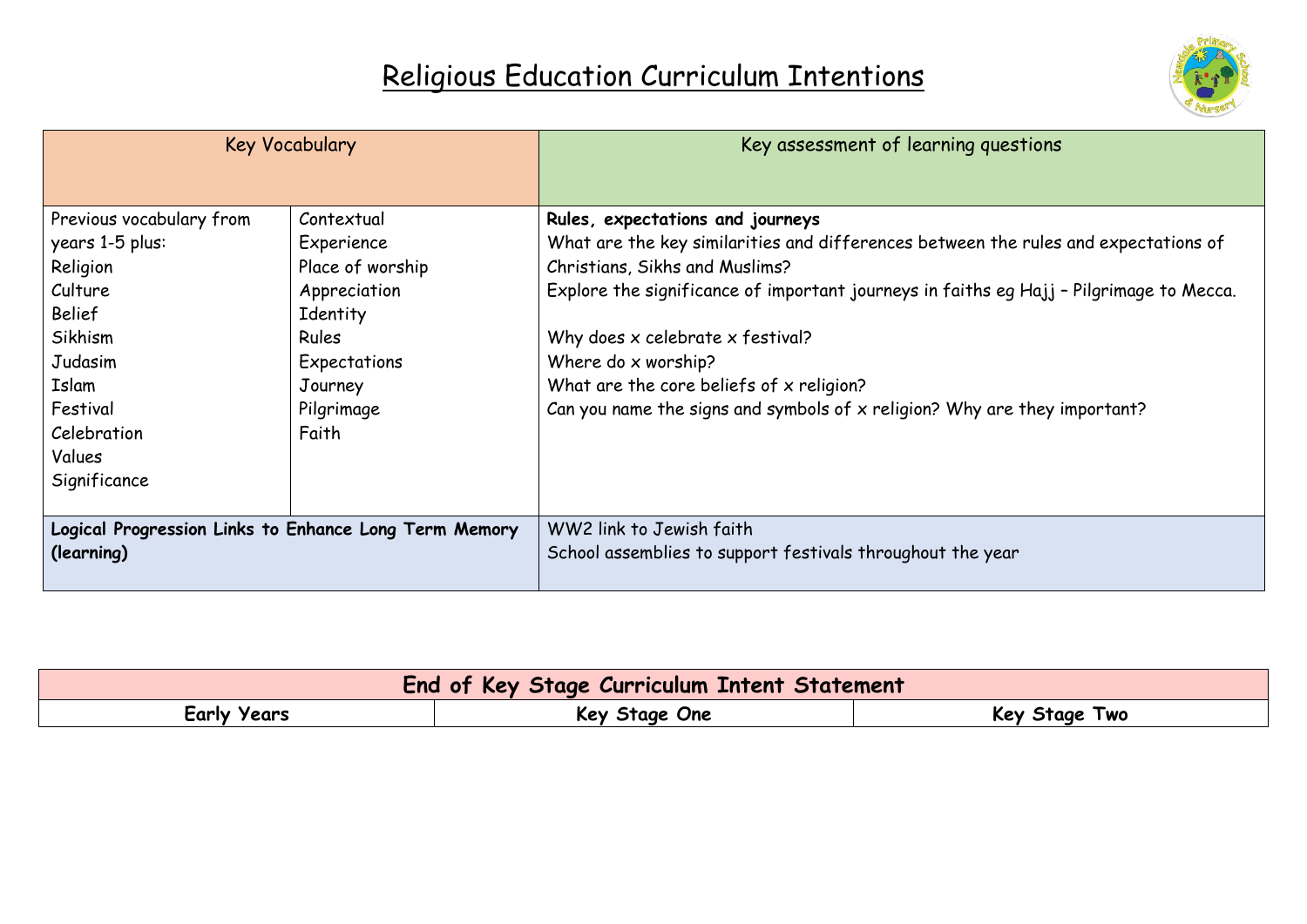

| A child by the end of Early Years will                                                                                                                                                                                                                                                                                                                                                                                                                                                                                                                                                        | A child by the end of Key Stage One will                                                                                                                                                                                                                                                                                                                                                                                                                                                                                                                                                                                                                                                                                                                                                                                                                                                            | A child by the end of Key Stage Two will                                                                                                                                                                                                                                                                                                                                                                                                                                                                                                                                                                                                                                                                                                                                                                                                  |
|-----------------------------------------------------------------------------------------------------------------------------------------------------------------------------------------------------------------------------------------------------------------------------------------------------------------------------------------------------------------------------------------------------------------------------------------------------------------------------------------------------------------------------------------------------------------------------------------------|-----------------------------------------------------------------------------------------------------------------------------------------------------------------------------------------------------------------------------------------------------------------------------------------------------------------------------------------------------------------------------------------------------------------------------------------------------------------------------------------------------------------------------------------------------------------------------------------------------------------------------------------------------------------------------------------------------------------------------------------------------------------------------------------------------------------------------------------------------------------------------------------------------|-------------------------------------------------------------------------------------------------------------------------------------------------------------------------------------------------------------------------------------------------------------------------------------------------------------------------------------------------------------------------------------------------------------------------------------------------------------------------------------------------------------------------------------------------------------------------------------------------------------------------------------------------------------------------------------------------------------------------------------------------------------------------------------------------------------------------------------------|
| know:<br>That Jesus was born at Christmas<br>The main characters in the Christmas<br>story, listen to Rama and Sita story and<br>Easter story.<br>Some families may go to church or a<br>temple<br>Why people receive presents<br>be able to:<br>Join with family customs and<br>$\bullet$<br>routines. Begin to talk about<br>similarities and differences<br>between festivals, share photos<br>such as attending church as a<br>family for Easter<br>Talk about what their family<br>$\bullet$<br>does at  Christmas, Easter etc,<br>traditions<br>Join in with a Christmas<br>performance | know:<br>The names of places of worship for the<br>$\bullet$<br>religions of Christianity, Sikhism and<br>Islam.<br>What takes place in the places of worship<br>for the religions of Christianity, Sikhism<br>and Islam.<br>The main festivals for Christianity,<br>Sikhism and Islam.<br>When the festivals are.<br>How the festivals are celebrated.<br>If any gifts are given during the festivals.<br>be able to:<br>Identify typical features of the places of<br>$\bullet$<br>worship for the religions of Christianity,<br>Sikhism and Islam.<br>Explain why these places of worship are<br>important to Christians, Sikhs and Muslims.<br>Compare similarities and differences<br>between the places of worship for<br>Christians, Sikhs and Muslims.<br>Retell religious, spiritual and moral stories.<br>Identify similarities and differences<br>between religions and their festivals. | know:<br>That different faiths have different<br>signs, symbols and books and to be able to<br>name them.<br>The different clothes and foods<br>associated with Christianity, Sikhism and<br>Islam and the significance of this in<br>different faiths.<br>The main God(s) in Christianity, Islam and<br>Sikhism.<br>The different roles that key people<br>occupy in each religion e.g. Clergy, Imam,<br>Guru Nanak.<br>About the key figures and significant<br>events within their life e.g. Muhammad,<br>Jesus and Guru Nanak.<br>Ways in which individuals worship within<br>their faith e.g. prayer, fellowship, singing.<br>The similarities and differences between<br>the rules and expectations of Christians,<br>Sikhs and Muslims<br>The significance of important journeys in<br>faith eg pilgrimage to Mecca<br>be able to: |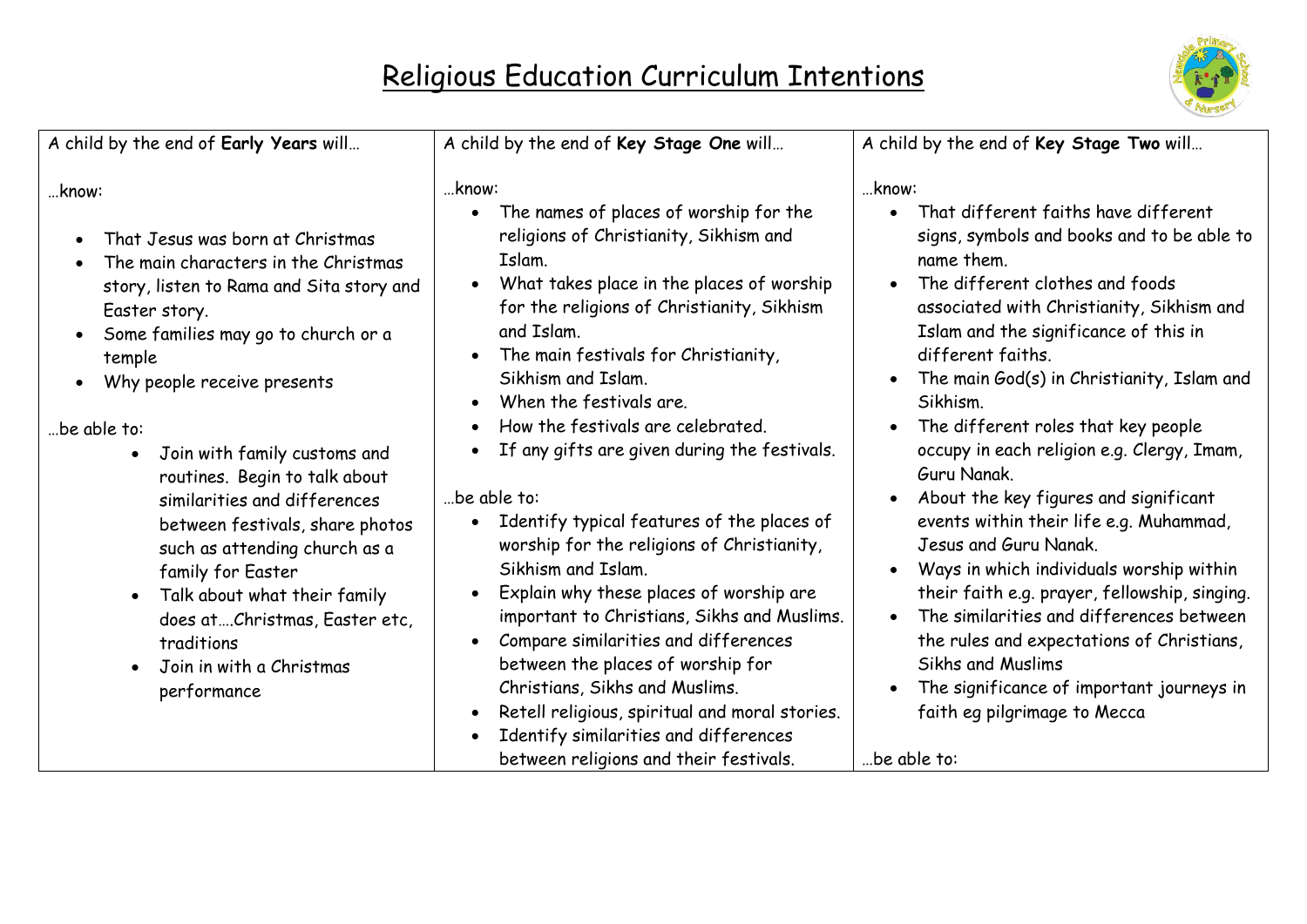

|  | Understand that some life questions are<br>$\bullet$<br>difficult to answer. | Identify the key symbols for the three<br>different faiths.                |
|--|------------------------------------------------------------------------------|----------------------------------------------------------------------------|
|  |                                                                              | Explain what the symbols represent and<br>why they are important.          |
|  |                                                                              | Retell a story from each of the three<br>religious books.                  |
|  |                                                                              | Comment on connections between religions.                                  |
|  |                                                                              | Be empathetic towards people with<br>different beliefs.                    |
|  |                                                                              | Locate books within the Bible.                                             |
|  |                                                                              | Reflect upon their own experiences.                                        |
|  |                                                                              | Use a variety of sources to gather and<br>interpret information.           |
|  |                                                                              | Use technology to support learning about<br>religion.                      |
|  |                                                                              | Explain the importance of key figures<br>within each religion.             |
|  |                                                                              | Identify the similarities and differences<br>between the different Gods in |
|  |                                                                              | Christianity, Islam and Sikhism.                                           |
|  |                                                                              | Distinguish between opinion, belief and<br>fact.                           |
|  |                                                                              | Debate issues of religious significance.                                   |

**End of Primary School Curriculum Intent Statement/School Ready for Key Stage Three**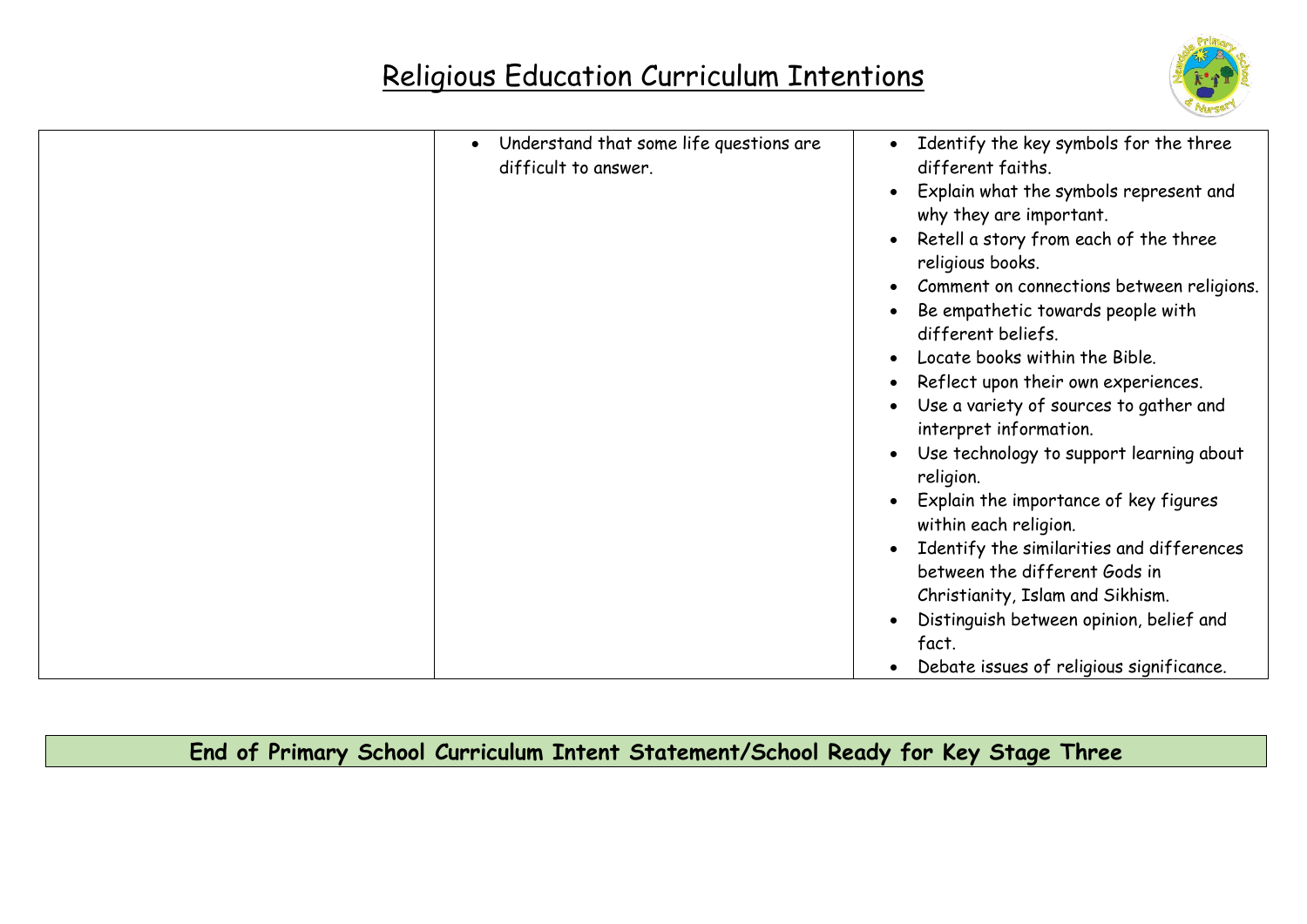

…know:

- Key information about the three main religions: Christianity, Sikhism and Islam.
- Festivals, places of worship, signs, symbols, books, clothing, food, key individuals, rites and passages and the journeys associated with these three religions.

…be able to:

- Identify typical features of the places of worship for the religions of Christianity, Sikhism and Islam.
- Explain why these places of worship are important to Christians, Sikhs and Muslims and compare similarities and differences.
- Retell religious, spiritual and moral stories.
- Identify similarities and differences between religions and their festivals.
- Understand that some life questions are difficult to answer.
- Identify the key symbols for the three different faiths and explain what the symbols represent and why they are important.
- Comment on connections between religions.
- Be empathetic towards people with different beliefs.
- Locate books within the Bible.
- Reflect upon their own experiences.
- Use a variety of sources to gather and interpret information including the use of technology to support learning about religion.
- Explain the importance of key figures within each religion.
- Identify the similarities and differences between the different Gods in Christianity, Islam and Sikhism.
- Distinguish between opinion, belief and fact.
- Debate issues of religious significance.